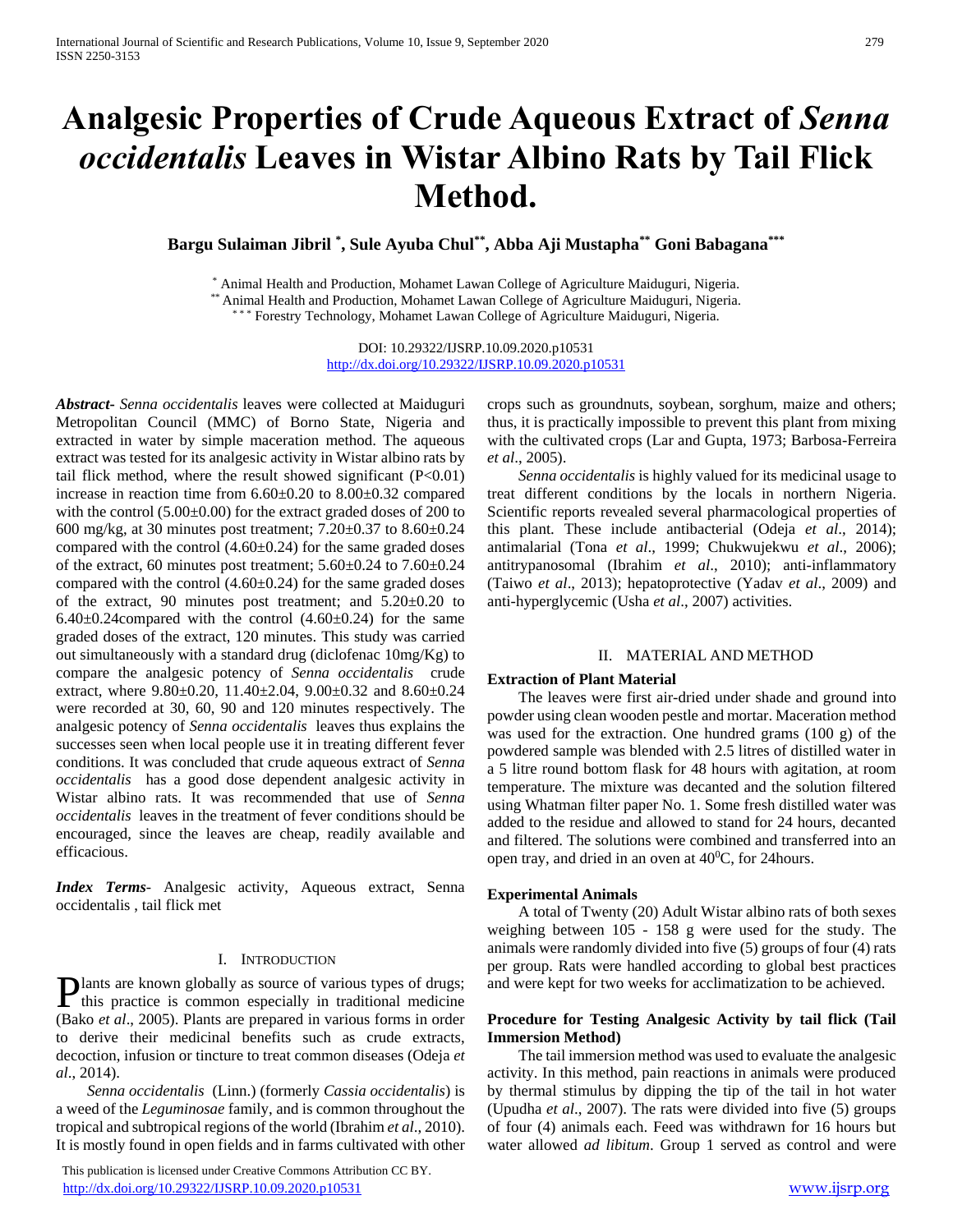administered 1ml of distilled water orally. Group 2–4 were administered 200, 400 and 600 mg/kg of the extract, respectively. Group 5 served as reference control and were administered Diclofenac (10 mg/kg) orally. Before administration of the extract and the reference drug, the basal reaction time was measured. After administration of the extract and the drug, reaction times were measured at 30, 60, 90 and 120 minutes by immersing the tail tips of the rats (last 1-2 cm) in hot water heated at temperature of  $55 \pm 1$ °C. The actual flick responses of rats, that is, time taken

in seconds, to withdraw tail from hot water source was calculated and results were compared with control group.

# **Data Analyses**

The results were analysed using GraphPad Instat Version 3.05, 2000 and presented as means  $\pm$  standard error of the mean (SEM). Differences between means were assessed using Analysis of variance (ANOVA) and post-test using Dunnett comparison test (Mead and Curnow, 1982). The  $p < 0.01$  or  $p < 0.05$ 

# III. RESULTS

|  | Table 1. The analgesic activity of crude aqueous extract of Senna occidentalis leaves in Wistar Albino rats by tail flick method |  |
|--|----------------------------------------------------------------------------------------------------------------------------------|--|
|  |                                                                                                                                  |  |

| Group           | <b>Treatment</b> | Dose<br>(mg/kg) | <b>Reaction</b><br>in<br>time<br>seconds at<br>30<br>min.<br>(mean<br>土<br><b>SEM</b> ) | <b>Reaction</b><br>time<br>in<br>seconds<br>at<br>60<br>min.<br>(mean<br>$\pm$<br><b>SEM</b> ) | <b>Reaction</b><br>time<br>in<br>seconds at<br>90<br>min.<br>(mean<br>土<br><b>SEM</b> ) | <b>Reaction</b><br>time<br>in<br>seconds at<br>120<br>min.<br>(mean<br>土<br><b>SEM</b> ) |
|-----------------|------------------|-----------------|-----------------------------------------------------------------------------------------|------------------------------------------------------------------------------------------------|-----------------------------------------------------------------------------------------|------------------------------------------------------------------------------------------|
| <b>Control</b>  | Water            |                 | $5.00 \pm 0.00$                                                                         | $4.60 \pm 0.24$                                                                                | $4.60 \pm 0.24$                                                                         | $4.60 \pm 0.24$                                                                          |
| $Test-1$        | Extract          | <b>200</b>      | $6.60 \pm 0.24$ **                                                                      | $7.20 \pm 0.37$ **                                                                             | $5.60 \pm 0.24$ <sup>*</sup>                                                            | $5.20 \pm 0.20$                                                                          |
| $Test-2$        | Extract          | 400             | $7.60 \pm 0.24$ **                                                                      | $8.40 \pm 0.24$ **                                                                             | $7.20 \pm 0.20$ <sup>**</sup>                                                           | $6.20 \pm 0.20$ **                                                                       |
| $Test-3$        | Extract          | 600             | $8.00 \pm 0.32$ **                                                                      | $8.60 \pm 0.24$ **                                                                             | $7.60 \pm 0.24$ **                                                                      | $6.40 \pm 0.24$ **                                                                       |
| <b>Standard</b> | Diclofenac       | 10              | $9.80 \pm 0.20$ **                                                                      | $11.40 \pm 0.24$ **                                                                            | $9.00 \pm 0.32$ **                                                                      | $8.60 \pm 0.24$ **                                                                       |

 $*$  = Significantly different from the control at  $p<0.05$  along the same column

\*\* = Significantly different from the control at  $p<0.01$  along the same column

The result of analgesic activity of *Senna occidentalis* leaves in Wistar Albino rats by tail flick method is presented in Table 1. The result showed significant increase in reaction time from 6.60 $\pm$ 0.24 to 8.00 $\pm$ 0.32 compared with the control (5.00 $\pm$ 0.00) for the graded dose of the extract (200 to 600 mg/kg), 30 minutes post extract administration;  $7.20 \pm 0.37$  to  $8.60 \pm 0.24$  compared with the control  $(4.60\pm0.24)$  for the same graded dose of the extract, 60 minutes post extract administration; 5.60±0.24 to 7.60±0.24 compared with the control  $(4.60\pm0.24)$  for the same graded dose of the extract , 90 minutes post extract administration; and 5.20±0.20 to 6.40±0.24 compared with the control (4.60±0.24) for the same graded dose of the extract, 120 minutes post extract administration.

# IV. DISCUSSION

 *Senna occidentalis* plant is highly reputed by the local people of Northern Nigeria for the treatment of feverish conditions with magical successes. The result of analgesic activity study of *S*. *occidentalis* by tail flick method showed significant (p<0.01) increase in pain threshold compared with the control. This finding agrees with the reports of Reeta and Ravindra (2013), Taiwo et al. (2013), and Odeja et al. (2014) on the analgesic activity of *Senna*. *occidentalis*. The crude aqueous extract of *S*. *occidentalis* leaves showed dose dependent activity compared with the control where the effect increased to maximum at 60 minutes post the extract administration, and gradually decreased as the time increased from 60 minutes to 120 minutes following administration of the extract in all the doses used, including the standard drug (diclofenac). The gradual decrease in pain thresholds as the time increased following the extract administration could be due to the effects of drug metabolizing enzymes on the extract and the standard drug. The result of the study thus showed *Senna occidentalis* leaves is a potent analgesic source when compared with the increase in pain thresholds of the graded doses of the extract with the pain threshold of the standard drug (Diclofenac 10mg/kg) at different times following the extract administration. The analgesic potency of *Senna occidentalis* leaves also explained the successes seen when local people use *Senna occidentalis* leaves to treat different feverish conditions.

#### V. CONCLUSION

It was concluded that crude aqueous extract of *Senna occidentalis* has a good dose dependent analgesic activity in Wistar Albino rats.

#### **REFERENCES**

- [1] Bako, S.P., Bakfur, M.J., John, I. and Bala, E.I. (2005). Ethno medicinal and phytochemical profile of some savanna plant species in Nigeria. Int J Bot.; 1(2):147-150.
- [2] Barbosa-Ferreira, M., Dagli, M L., Maiorka, P.C. and Górniak, S.L. (2005). Subacute intoxication by Senna occidentalis seeds in rats. Food Chem Toxicol.; 43: 497-503.